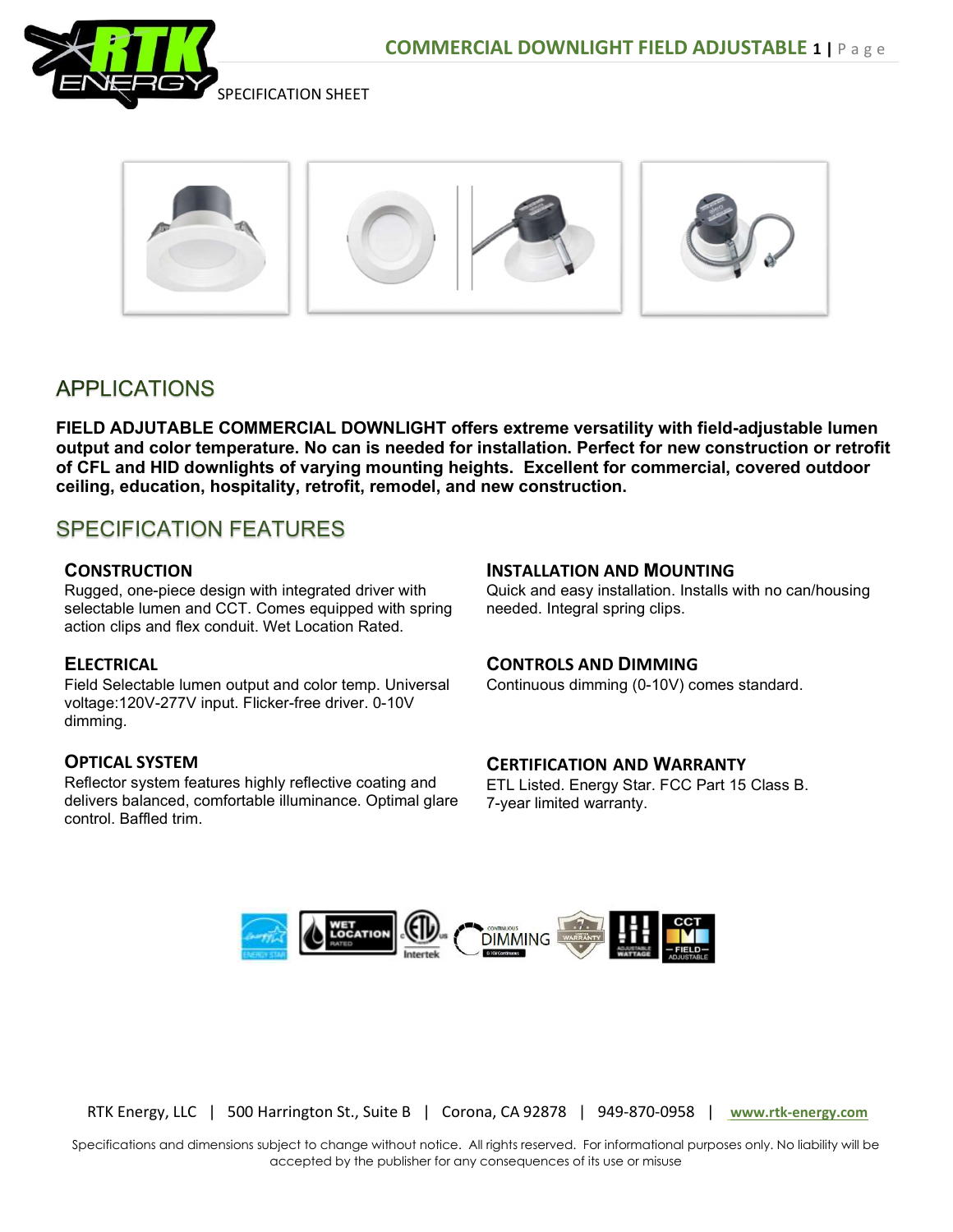#### Ordering Example: rAO-6CDN-TW-TK-DIM

### Product Series: rAO

| <b>FORM FACTOR</b>                                                                                               | <b>WATTAGE</b>                                                                                                                                                             | <b>CCT</b>                                                  | <b>VOLTAGE</b>   | <b>DIMMING</b>                                |
|------------------------------------------------------------------------------------------------------------------|----------------------------------------------------------------------------------------------------------------------------------------------------------------------------|-------------------------------------------------------------|------------------|-----------------------------------------------|
| 6CDN=6" Commercial<br><b>Downlight</b><br>8CDN=8" Commercial<br>Downlight<br>9.5CDN=9.5" Commercial<br>Downlight | <b>TW=Tunable Wattage</b><br>6" Downlight<br>9W/13W/19W<br>TWLE=8" Downlight (LE)<br>17W/23W/29W<br>TWHE=8" Downlight (HE)<br>34W/42W/52W<br>9.5" Downlight<br>21W/30W/38W | <b>TK=Tunable Color</b><br>Temperature<br>3000K/3500K/4000K | [Blank]=120-277V | <b>DIM=0-10V</b><br><b>Continuous Dimming</b> |

## TECHNICAL PARAMETERS

| <b>Fixture</b>               | rAO-6CDN-TW-TK-DIM                  |         |         |        |            |         |       |         |         |
|------------------------------|-------------------------------------|---------|---------|--------|------------|---------|-------|---------|---------|
| Input Voltage (AC)           | 120V-277V                           |         |         |        |            |         |       |         |         |
| <b>Input Frequency</b>       | 50/60 Hz                            |         |         |        |            |         |       |         |         |
| <b>Rated Wattage</b>         | 9W                                  | 13W     | 19W     | 9W     | <b>13W</b> | 19W     | 9W    | 13W     | 19W     |
| <b>Delivered Lumens</b>      | 756.2lm                             | 1,145lm | 1,577lm | 816.3m | 1,228lm    | 1.691lm | 760lm | 1,154lm | 1,589lm |
| Efficacy (Im/W)              | 93.86                               | 93.78   | 87.12   | 103.67 | 102.68     | 95.75   | 94.52 | 94.75   | 88.23   |
| CCT <sup>1</sup>             | 3000K                               |         |         | 3500K  |            |         | 4000K |         |         |
| <b>CRI</b>                   | $90+$                               |         |         |        |            |         |       |         |         |
| Lifespan (Hours)             | 50.000                              |         |         |        |            |         |       |         |         |
| <b>L70</b>                   | >54 Hours                           |         |         |        |            |         |       |         |         |
| <b>Power Factor</b>          | >0.95                               |         |         |        |            |         |       |         |         |
| <b>THD</b>                   | < 15%                               |         |         |        |            |         |       |         |         |
| <b>Dimming</b>               | 0-10V Continuous                    |         |         |        |            |         |       |         |         |
| <b>Operating Temperature</b> | -20 $^{\circ}$ C to 50 $^{\circ}$ C |         |         |        |            |         |       |         |         |

| <b>Fixture</b>               | rAO-8CDN-TWLE-TK-DIM              |        |         |         |         |         |         |        |            |  |
|------------------------------|-----------------------------------|--------|---------|---------|---------|---------|---------|--------|------------|--|
| Input Voltage (AC)           | 120V-277V                         |        |         |         |         |         |         |        |            |  |
| <b>Input Frequency</b>       | 50/60 Hz                          |        |         |         |         |         |         |        |            |  |
| <b>Rated Wattage</b>         | 17W                               | 23W    | 29W     | 17W     | 23W     | 29W     | 17W     | 23W    | <b>29W</b> |  |
| <b>Delivered Lumens</b>      | $1.534$ lm                        | 2,069m | 2,542lm | 1,657lm | 2,235lm | 2,729lm | 1,599lm | 2,156m | 2,260lm    |  |
| Efficacy (Im/W)              | 94.46                             | 90.03  | 88.52   | 106.29  | 101.31  | 99.16   | 99.69   | 94.94  | 92.45      |  |
| CCT <sup>1</sup>             | 3000K                             |        |         | 3500K   |         |         |         | 4000K  |            |  |
| <b>CRI</b>                   | $90+$                             |        |         |         |         |         |         |        |            |  |
| Lifespan (Hours)             | 50,000                            |        |         |         |         |         |         |        |            |  |
| <b>L70</b>                   | >54 Hours                         |        |         |         |         |         |         |        |            |  |
| <b>Power Factor</b>          | >0.95                             |        |         |         |         |         |         |        |            |  |
| <b>THD</b>                   | < 15%                             |        |         |         |         |         |         |        |            |  |
| <b>Dimming</b>               | 0-10V Continuous                  |        |         |         |         |         |         |        |            |  |
| <b>Operating Temperature</b> | $-20^{\circ}$ C to $50^{\circ}$ C |        |         |         |         |         |         |        |            |  |

RTK Energy, LLC | 500 Harrington St., Suite B | Corona, CA 92878 | 949-870-0958 | www.rtk-energy.com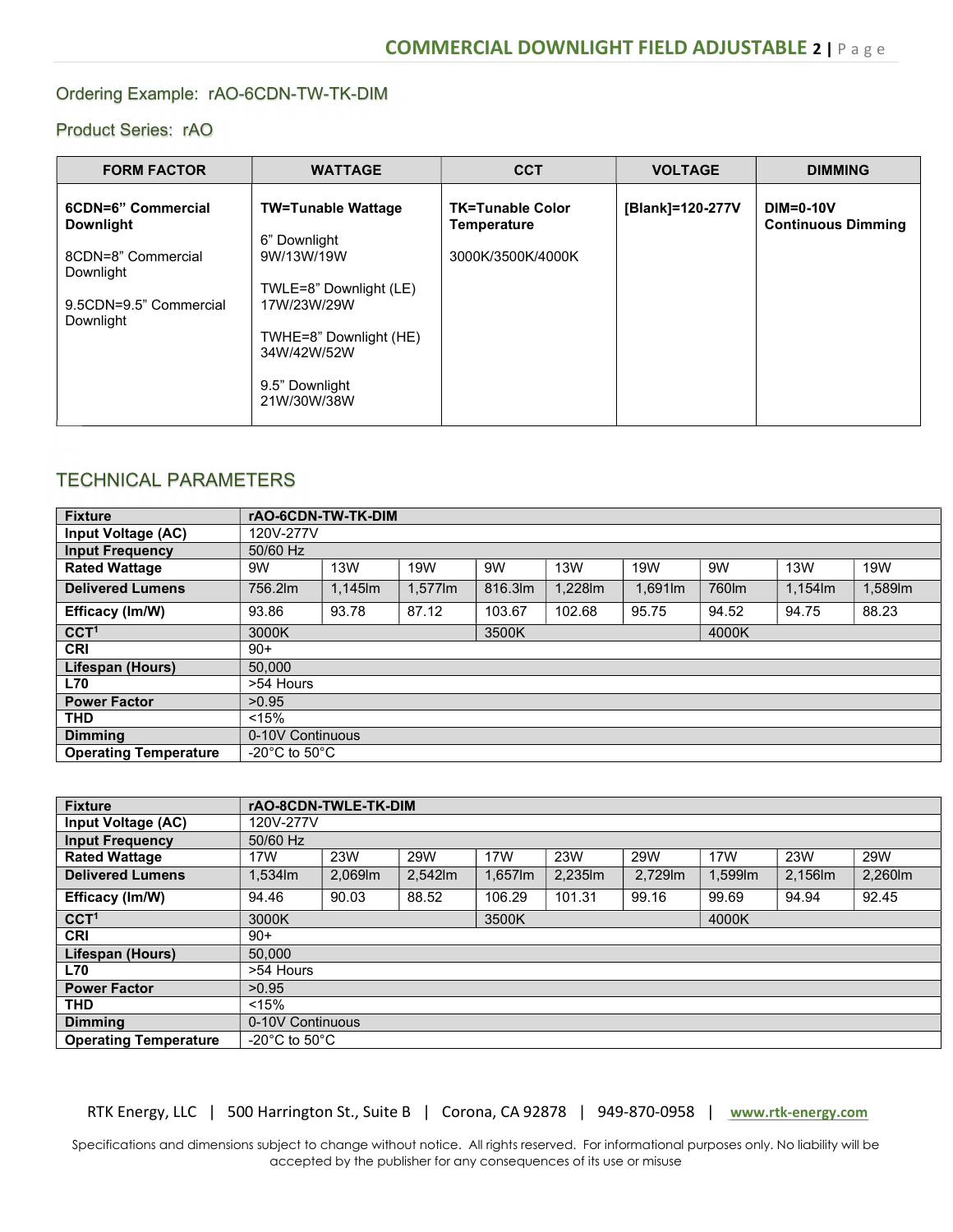| <b>Fixture</b>               | rAO-8CDN-TWHE-TK-DIM                |         |        |         |         |         |        |        |        |
|------------------------------|-------------------------------------|---------|--------|---------|---------|---------|--------|--------|--------|
| Input Voltage (AC)           | 120V-277V                           |         |        |         |         |         |        |        |        |
| <b>Input Frequency</b>       | 50/60 Hz                            |         |        |         |         |         |        |        |        |
| <b>Rated Wattage</b>         | 34W                                 | 42W     | 52W    | 34W     | 42W     | 52W     | 34W    | 42W    | 52W    |
| <b>Delivered Lumens</b>      | 3,241lm                             | 3,818lm | 4,562m | 3,585lm | 4,224lm | 5,047lm | 3,284m | 3,869m | 4,623m |
| Efficacy (Im/W)              | 95.58                               | 91.23   | 87.87  | 108.64  | 103.70  | 99.88   | 96.87  | 92.47  | 89.06  |
| CCT <sup>1</sup>             | 3000K                               |         |        | 3500K   |         |         | 4000K  |        |        |
| <b>CRI</b>                   | $90+$                               |         |        |         |         |         |        |        |        |
| Lifespan (Hours)             | 50.000                              |         |        |         |         |         |        |        |        |
| <b>L70</b>                   | >54 Hours                           |         |        |         |         |         |        |        |        |
| <b>Power Factor</b>          | >0.95                               |         |        |         |         |         |        |        |        |
| <b>THD</b>                   | < 15%                               |         |        |         |         |         |        |        |        |
| <b>Dimmina</b>               | 0-10V Continuous                    |         |        |         |         |         |        |        |        |
| <b>Operating Temperature</b> | -20 $^{\circ}$ C to 50 $^{\circ}$ C |         |        |         |         |         |        |        |        |

| <b>Fixture</b>               | rAO-9.5CDN-TW-TK-DIM |            |         |        |         |            |         |        |         |  |
|------------------------------|----------------------|------------|---------|--------|---------|------------|---------|--------|---------|--|
| Input Voltage (AC)           | 120V-277V            |            |         |        |         |            |         |        |         |  |
| <b>Input Frequency</b>       | 50/60 Hz             |            |         |        |         |            |         |        |         |  |
| <b>Rated Wattage</b>         | 21W                  | 30W        | 38W     | 21W    | 30W     | 38W        | 21W     | 30W    | 38W     |  |
| <b>Delivered Lumens</b>      | 1,995lm              | $2,711$ lm | 3,347lm | 2,094m | 2,822lm | $3,513$ lm | 2,048lm | 2,759m | 3,437lm |  |
| Efficacy (Im/W)              | 98.42                | 94.72      | 90.39   | 109.35 | 104.29  | 99.94      | 102.09  | 97.59  | 95.31   |  |
| CCT <sup>1</sup>             | 3000K                |            |         | 3500K  |         |            |         | 4000K  |         |  |
| <b>CRI</b>                   | $90+$                |            |         |        |         |            |         |        |         |  |
| Lifespan (Hours)             | 50.000               |            |         |        |         |            |         |        |         |  |
| <b>L70</b>                   | >54 Hours            |            |         |        |         |            |         |        |         |  |
| <b>Power Factor</b>          | >0.95                |            |         |        |         |            |         |        |         |  |
| <b>THD</b>                   | < 15%                |            |         |        |         |            |         |        |         |  |
| <b>Dimming</b>               | 0-10V Continuous     |            |         |        |         |            |         |        |         |  |
| <b>Operating Temperature</b> | -20°C to 50°C.       |            |         |        |         |            |         |        |         |  |

## PRODUCT DIMENSIONS



| <b>PRODUCT</b>       | D <sub>1</sub> | D <sub>2</sub> | н          |                 | <b>CUT-OUT</b>   |
|----------------------|----------------|----------------|------------|-----------------|------------------|
|                      |                |                |            | MIN.            | MAX.             |
| rAO-6CDN-TW-TK-DIM   | $8 - 7/16"$    | $5 - 7/8"$     | 4-7/16"    | $\alpha$ 6-1/8" | $\alpha$ 7-3/16" |
| rAO-8CDN-TWLE-TK-DIM | $10 - 1/16"$   | $7 - 3/8"$     | $4 - 3/4"$ | ø7-9/16"        | ø8-11/16"        |
| rAO-8CDN-TWHE-TK-DIM | $10 - 1/16"$   | $7 - 3/8"$     | $4 - 3/4"$ | ø7-9/16"        | ø8-11/16"        |
| rAO-9.5CDN-TW-TK-DIM | $11 - 3/8"$    | $8 - 11/16"$   | $5 - 1/4"$ | $\alpha$ 8-7/8" | $\varphi$ 10"    |

RTK Energy, LLC | 500 Harrington St., Suite B | Corona, CA 92878 | 949-870-0958 | www.rtk-energy.com